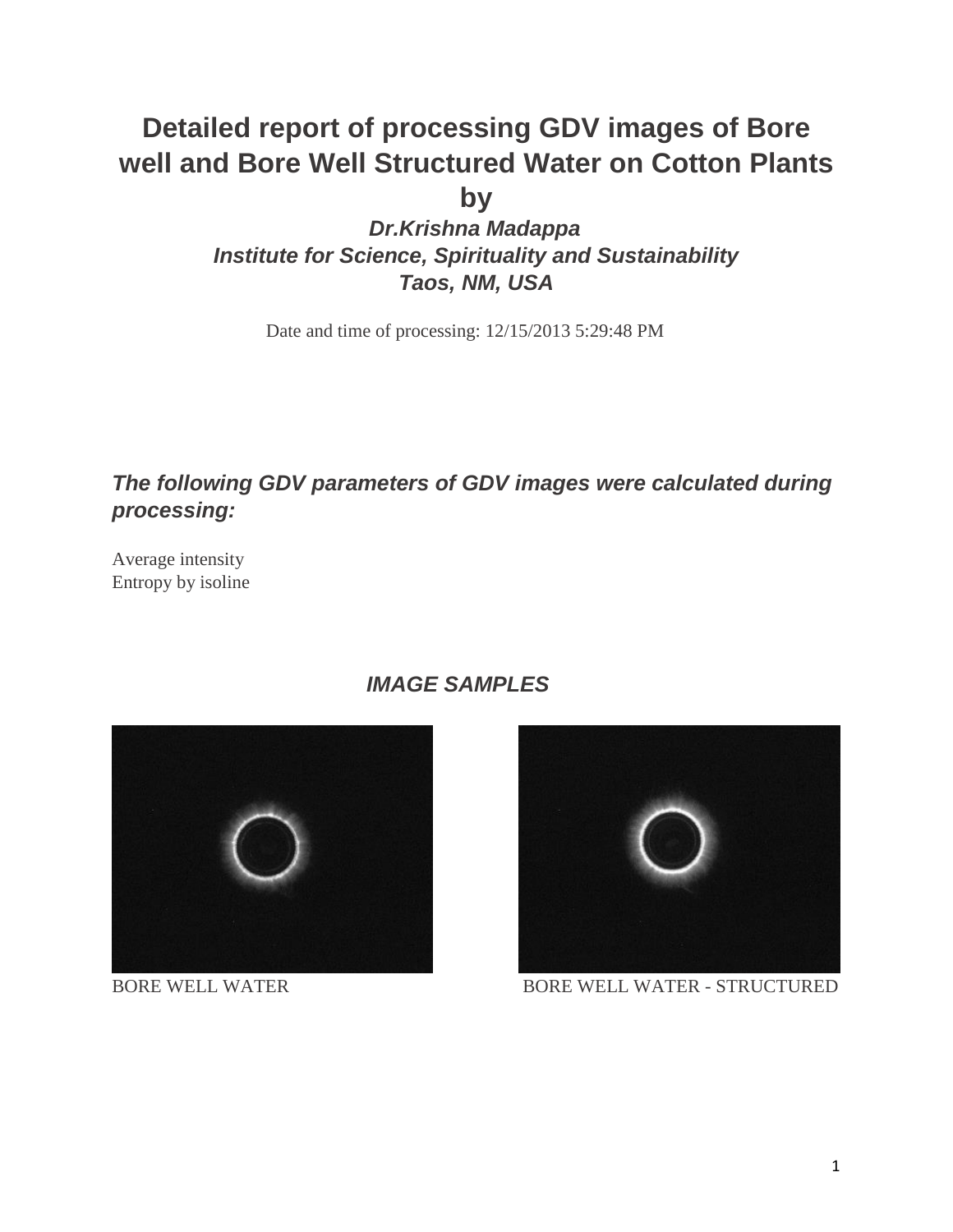### *The results of statistical comparison*

Statistical comparison of 2 independent samples performed. Used parametric test: Student test

## **RED: BORE WELL WATER; BLUE: BORE WELL STRUCTURED**

#### *Average intensity*

By Student test samples are statistically dissimilar;  $p = 4.68839e-023$ 



 *Entropy* 

By Student test samples are statistically dissimilar;  $p = 6.3804e-010$ 

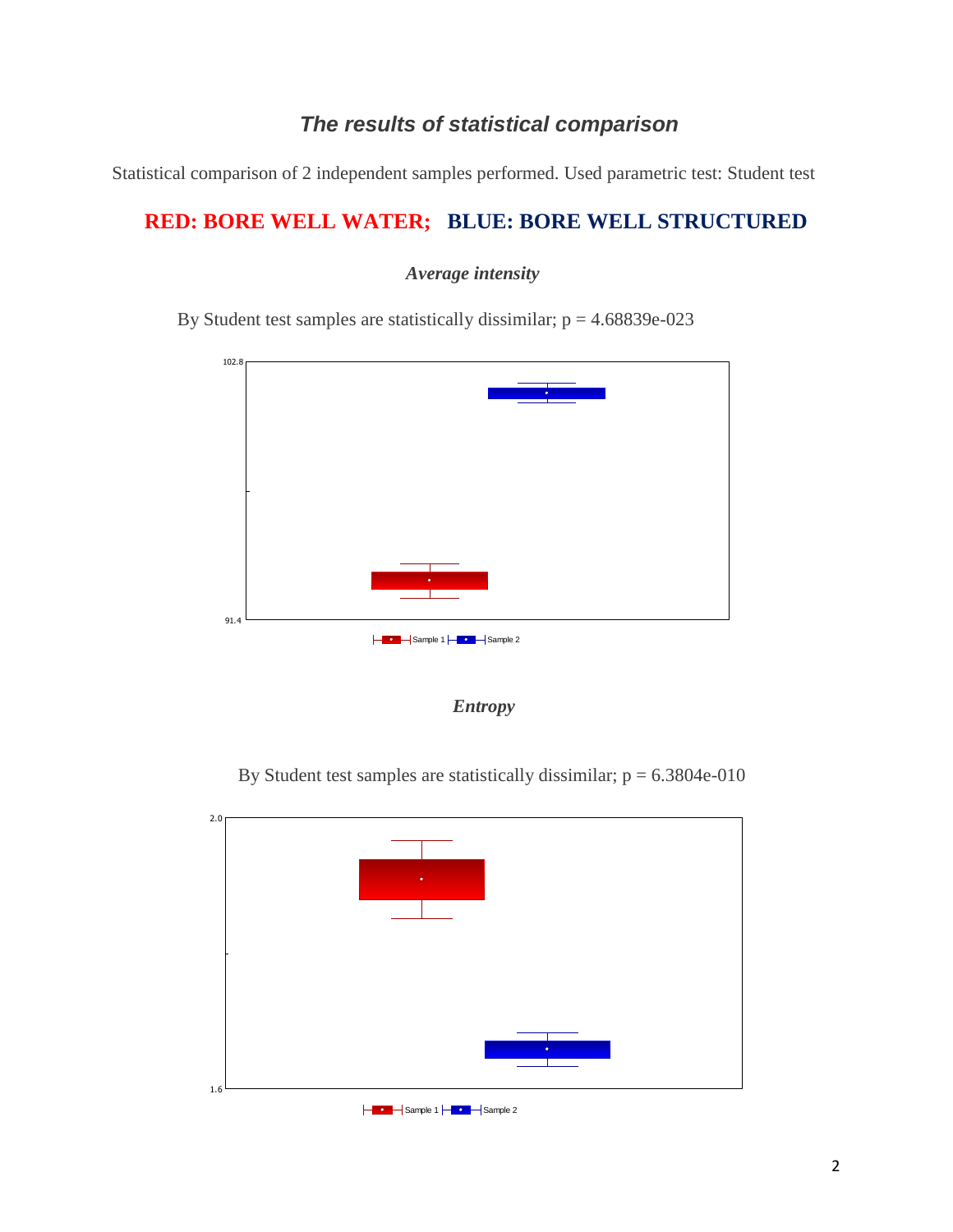|                | Area   | Average<br>intensity | Entropy<br>by<br>isoline | Spatial fractality |
|----------------|--------|----------------------|--------------------------|--------------------|
| BW (bore well) | 606    | 300                  | 864                      | 388                |
| <b>BWS</b>     | 570    | 876                  | 312                      | 788                |
| (structured)   |        |                      |                          |                    |
| criterion      | 306    | 576                  | 564                      | 488                |
| z-value        | 0.3712 | 5.938                | 5.691                    | 4.124              |
| p-value        | 0.7105 | 2.877e-009           | 1.263e-008               | 3.725e-005         |

#### *OBSERVATIONS / NOTES:*

- *1. It's clear that the bore well water passing through thru the structuring water device transmits the following:*
	- *(a). Over a 500+ point increase in photon content.*
	- *(b). Over a 500+ point decrease in entropy.*

*(c). A 500 point increase in coherence, as noted in spatial fractality.* 

- *2. These markers can illustrate the findings and observations in the field; as to the rate of growth and yield of the cotton plants fed with structured water.*
- *3. These data sets can also open the possibility of reducing water intake to the plants being fed with structured water, by even as much as 50%.*
- *4. Preliminary pictures and data below reflect possibilities arising and opens pathways towards innovative approaches in agriculture that could be of valued benefit to the soil; water; plants; farmers; planet.*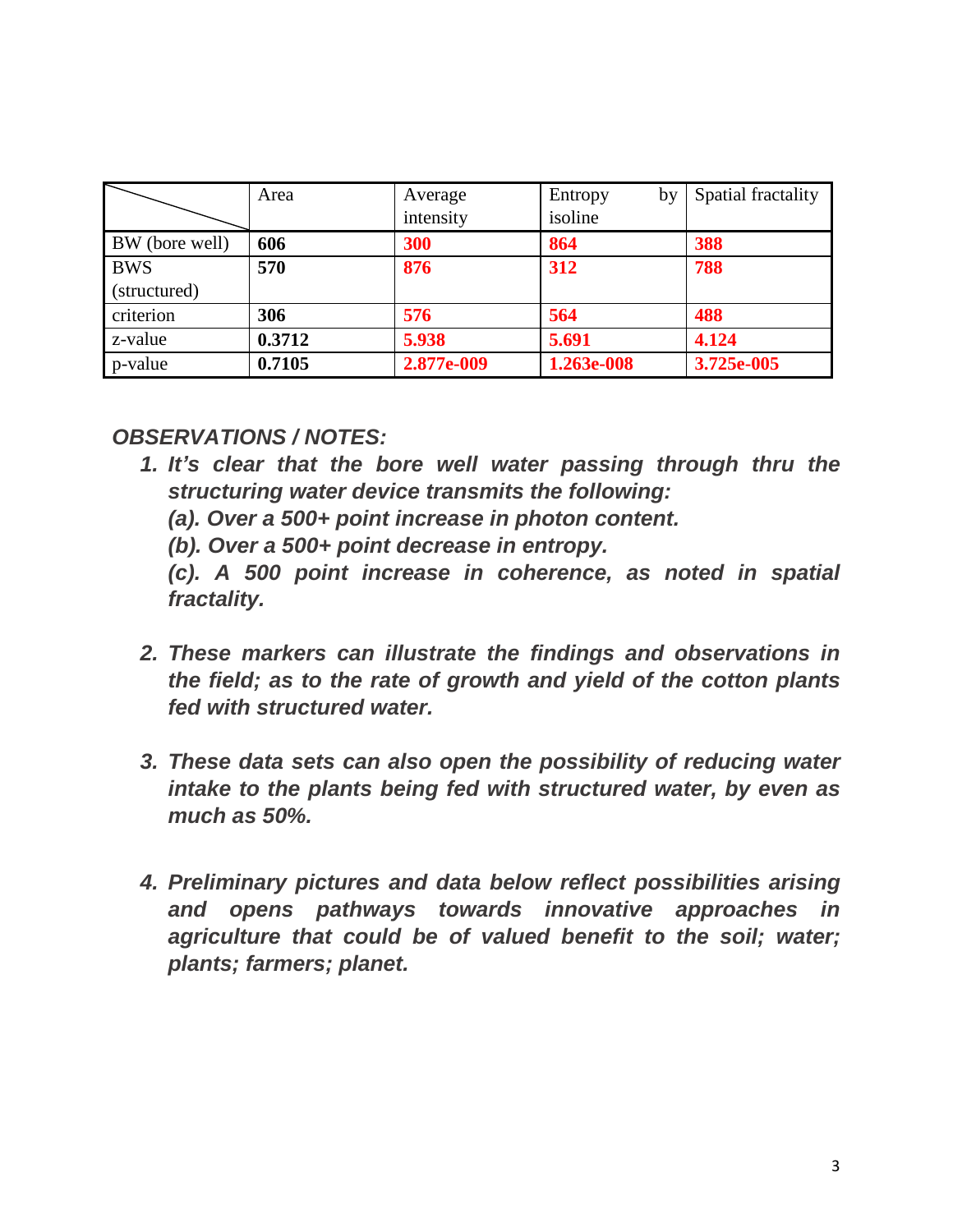*Cotton plants – bore well water (Control)*



 *Cotton plants – structured water at 75%* 

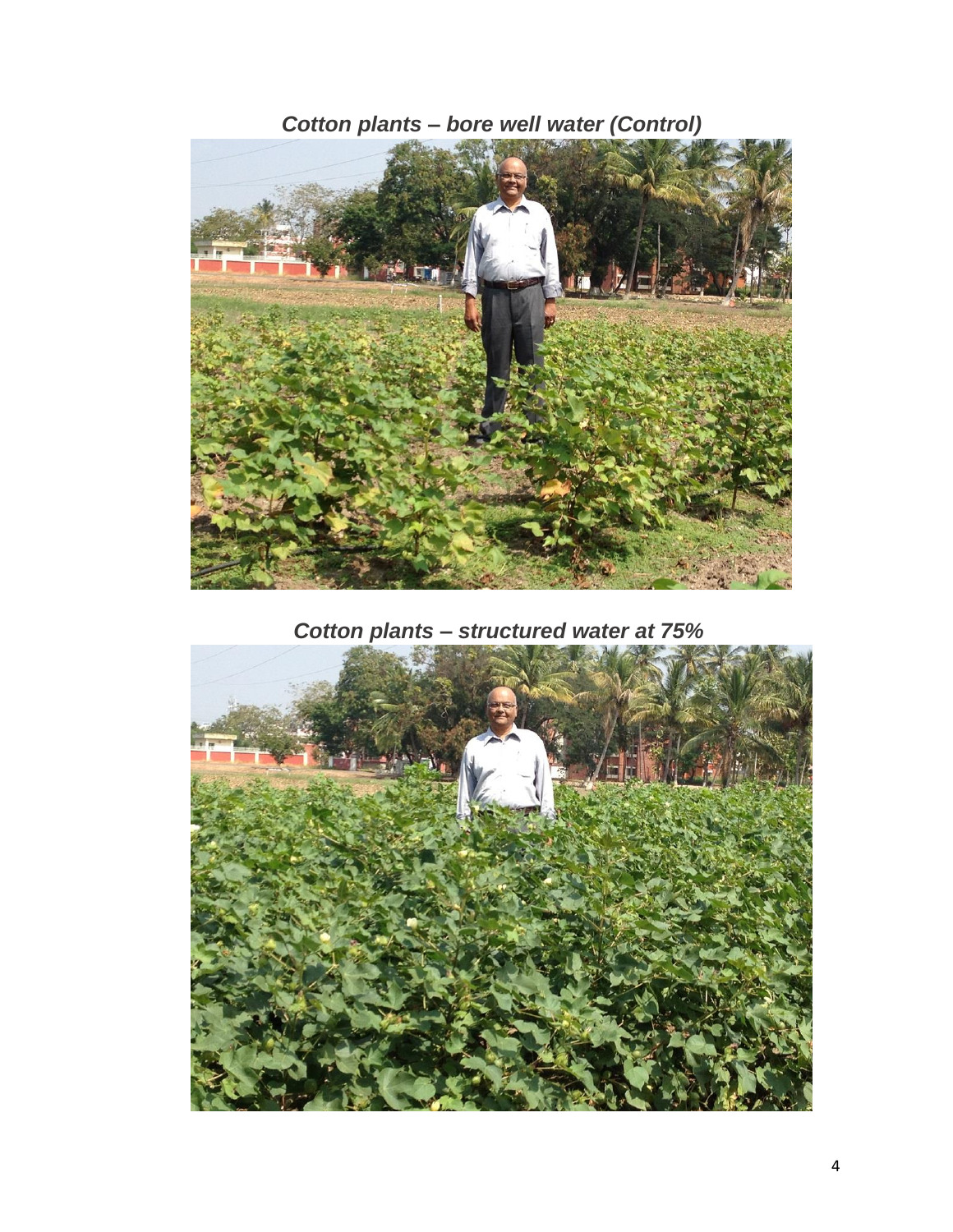



 *Bud formation – BW : 75% SW : 100% SW*